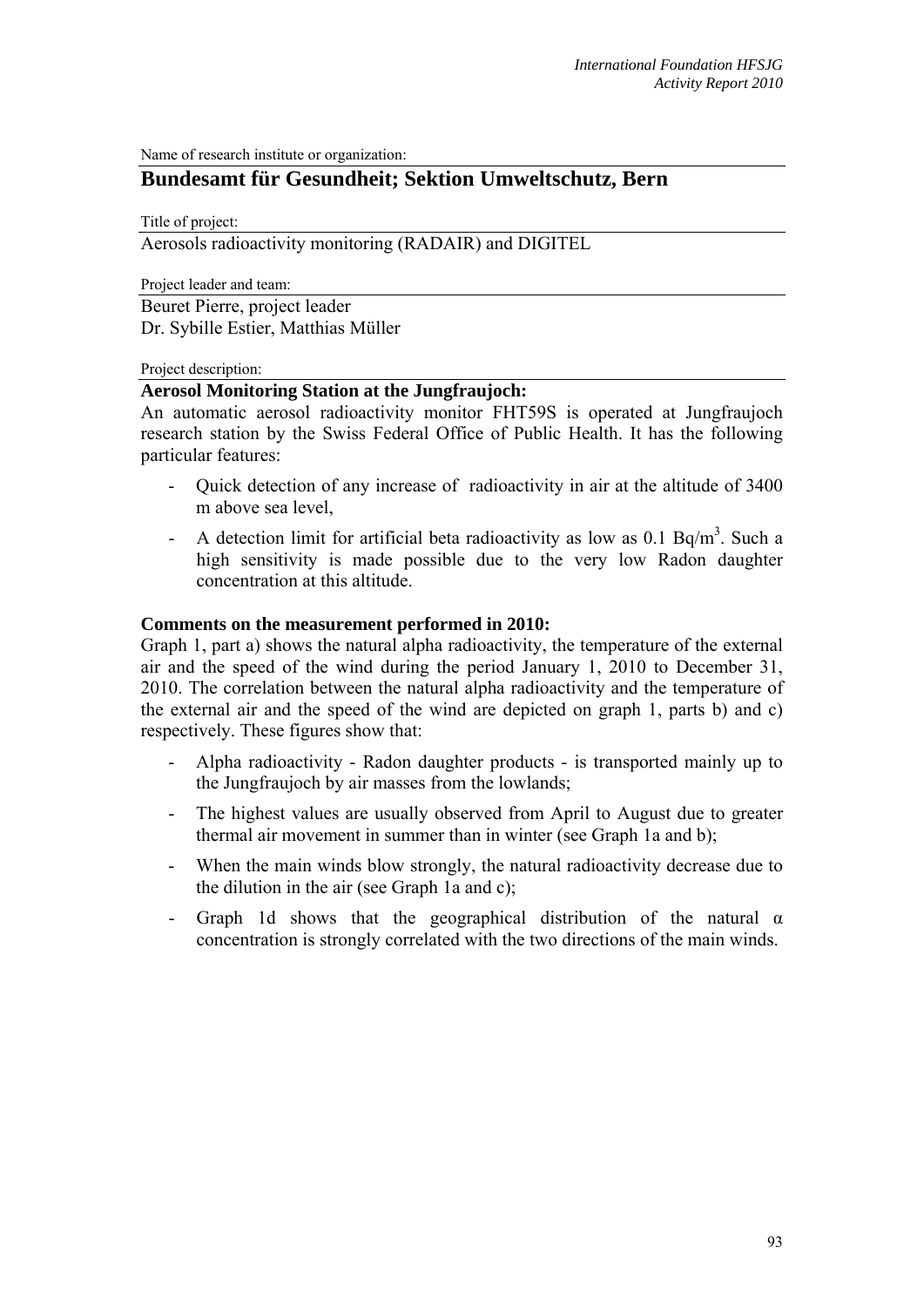







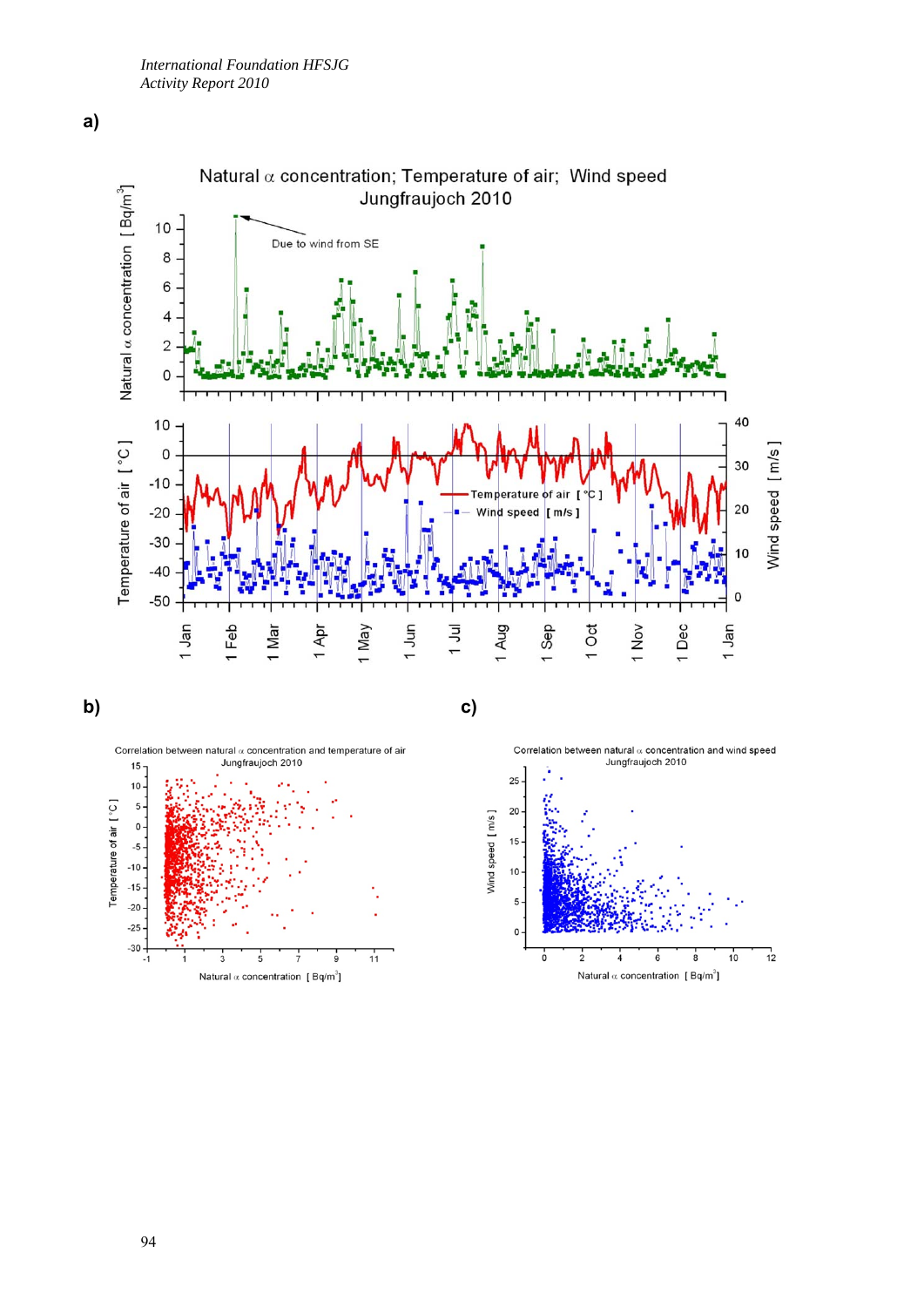

# **d) Geographical distribution of the natural α concentration**

**Graph 1** 

Graph 2 shows the net beta radioactivity in aerosol for 2010 (and 2009). Note that the net beta radioactivity concentrations cannot be measured directly and are calculated automatically by the monitor by applying an  $\alpha$ / $\beta$ -compensation technique (see below for more details).

- No artificial beta concentration above the detection limit was observed;
- As shown in the histogram below, some 95 percent of the beta concentrations recorded in 2010 were below  $0.08$  Bq/m<sup>3</sup>.
- The histogram recorded for 2010 is rather symmetric; this shows that the automatic compensation technique was good. Note that even if the histogram recorded for 2009 is slightly less symmetric (for weak natural activities, the calculated beta radioactivity was slightly overcompensated) than the one recorded for 2010, the compensation technique can however be generally considered as adequate.
- When the alpha concentration decreases quickly, the compensation technique can't follow. Some values are therefore greater than  $0.1 \text{ Bq/m}^3$ .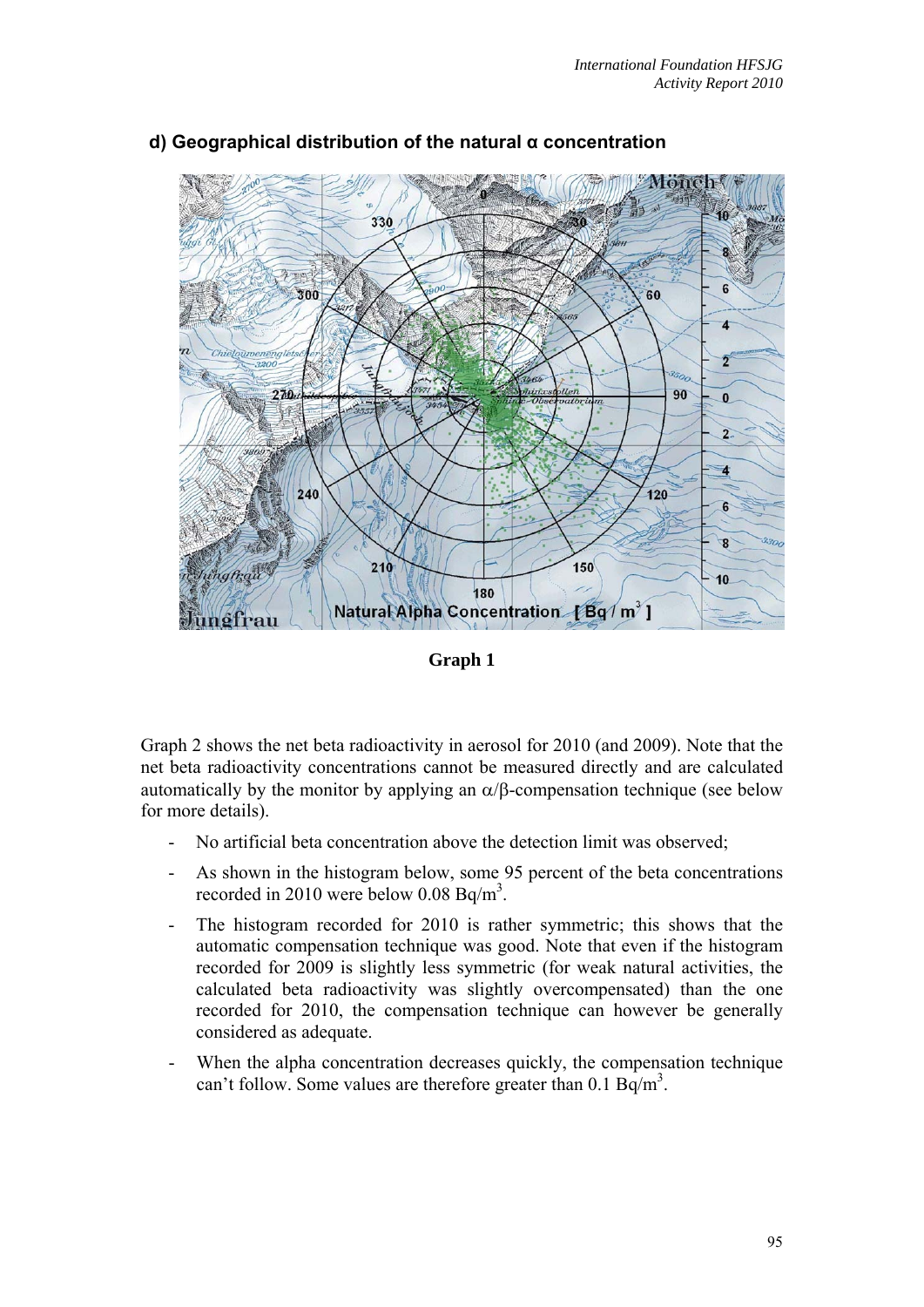

# Histogram of the artificial beta mean concentration **Junafraujoch: 2009 & 2010**

## **Graph 2**

For normal situations, i.e. with no artificial radioactivity in the air, the net Beta radioactivity at the Jungfraujoch, calculated using the Alpha-Beta compensation technique, is less than  $0.1$  Bq/m<sup>3</sup>. At the top of Europe, a radiation incident causing an increase of the artificial beta radioactivity in the atmosphere of as low as 0.1  $Bq/m<sup>3</sup>$  could therefore be detected.

Automatic  $\alpha/\beta$ -compensation: this technique applied by our aerosol monitoring stations is based on the simultaneously measurements of gross Alpha  $(A<sub>G</sub>)$  and gross Beta  $(B_G)$  radioactivity of the aerosols collected on a filter. The net (artificial) Beta radioactivity (B<sub>N</sub>) is then calculated by the following formula:  $B_N = B_G - f \times A_G$ . The constant factor  $\alpha/\beta$  (f) can be adapted either by the software program or by the operator. Note that since 2009, the post compensation was not applied any more; but the factor  $\alpha/\beta$  (f) is periodically adjusted for each monitor.

## **Comments on technical aspects:**

With the new computer and the high speed line (ADSL) for faster data transmission, no major breakdown of the aerosol monitor was registered in 2010.

In order to avoid any power cut, the monitor was equipped with an Uninterruptible Power Supply.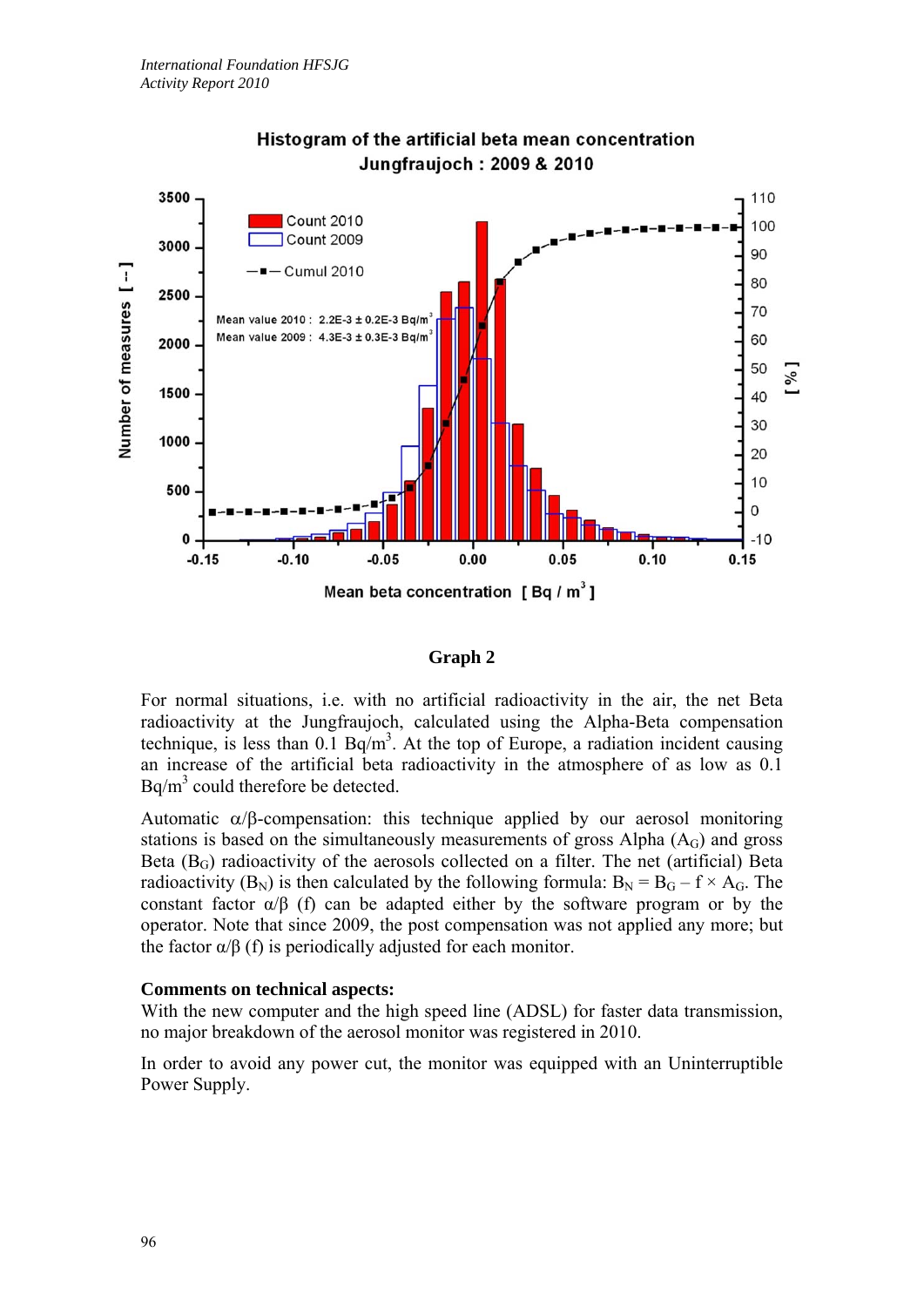# **DIGITEL - aerosol sampler**

The Digitel DHA-80 High Volume Sampler is an automatic air sampler with a typical air flow rate of  $0.6 \text{ m}^3/\text{min}$ . Aerosols are collected on glass fibre filters of 150 mm in diameter. The pump maintains a constant flow rate independent of dust load on the filter. Filter change intervals are programmed in advance and the sampler is controlled remotely by an internet connection.

The filters are automatically changed once a week and are measured at the end of the month in the laboratory (URA-FOPH, Bern) using a high purity coaxial germanium gamma-ray detector for 1-2 days.



Digitel-filters after the weekly exposures at Junfraujoch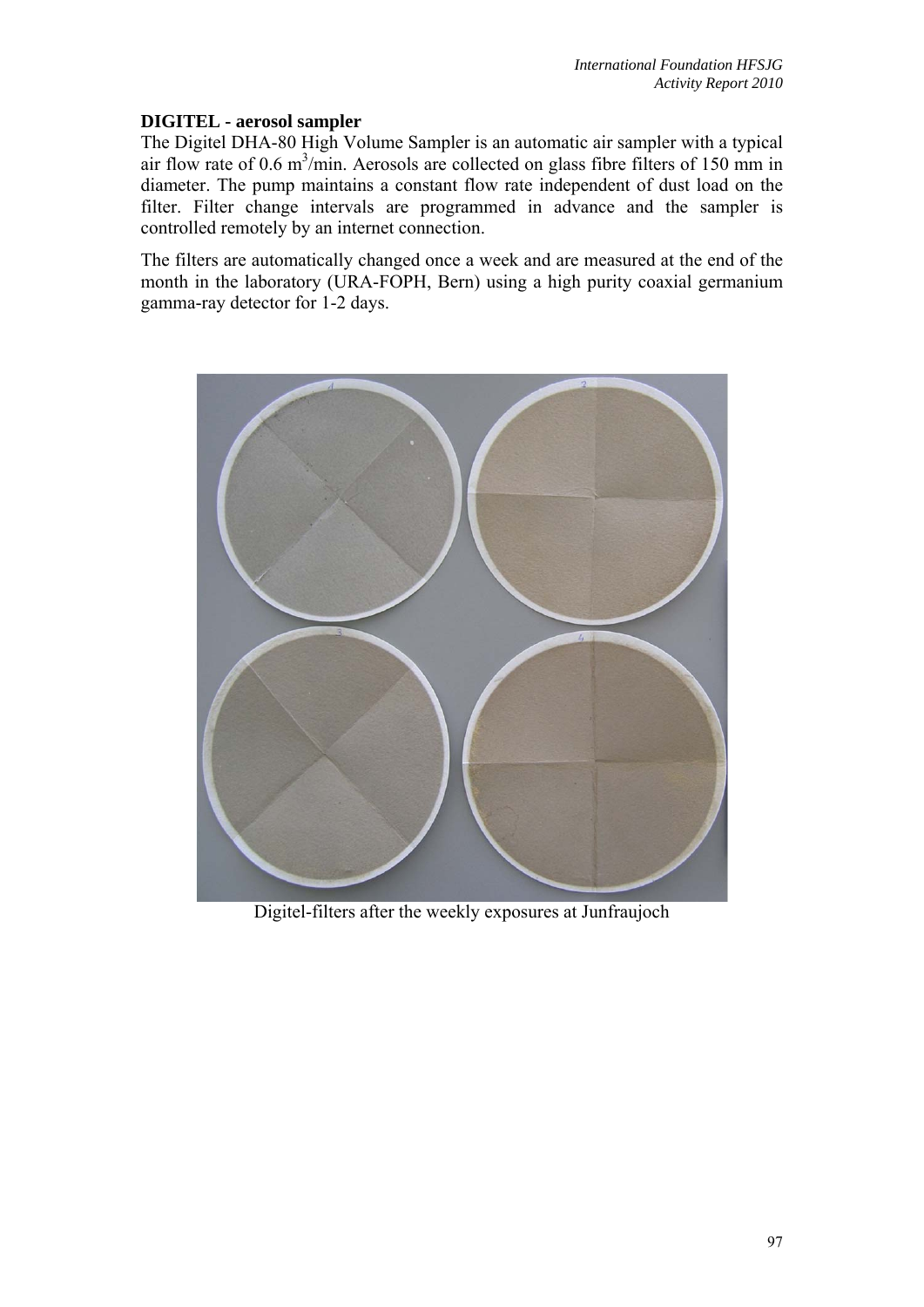The graph below shows the activity of <sup>7</sup>Be and <sup>210</sup>Pb at Jungfraujoch ("JJ"; 3450 m AMSL) and Mühleberg (480 m AMSL).



**Comparison Be-7 and Pb-210**

The atmospheric concentrations of the cosmogenic radionuclide  ${}^{7}$ Be are higher at Jungfraujoch, as, due to the half-live of 53 days and considering a mean residence times of 10-30 days in the troposphere, part of the nuclides decay before arriving at lower altitudes.

The other radioisotope shown in the above figure is  $^{210}Pb$  a long-lived daughter of <sup>222</sup>Rn which emanates into the atmosphere from terrestrial sources. During summer convection brings <sup>210</sup>Pb to appreciable altitudes and the concentrations at Jungfraujoch are higher than at Mühleberg. In winter the prevalent occurrences of inversion situations often hinders the vertical mixing of radon-222 and its descendants. Consequently the  $^{210}Pb$  concentrations are typically higher at Mühleberg than at Jungfraujoch over this period.

In 2010 the Digitel aerosol sampler had known two breakdowns, namely in March when the changer got jammed and in November due to a pump failure.

Key words: RADAIR, Digitel, Radon, radioactivity, aerosols, radioisotope,

Internet data bases:

http://www.radair.ch http://www.bag.admin.ch/themen/strahlung/00043/00065/02239/index.html?lang=de